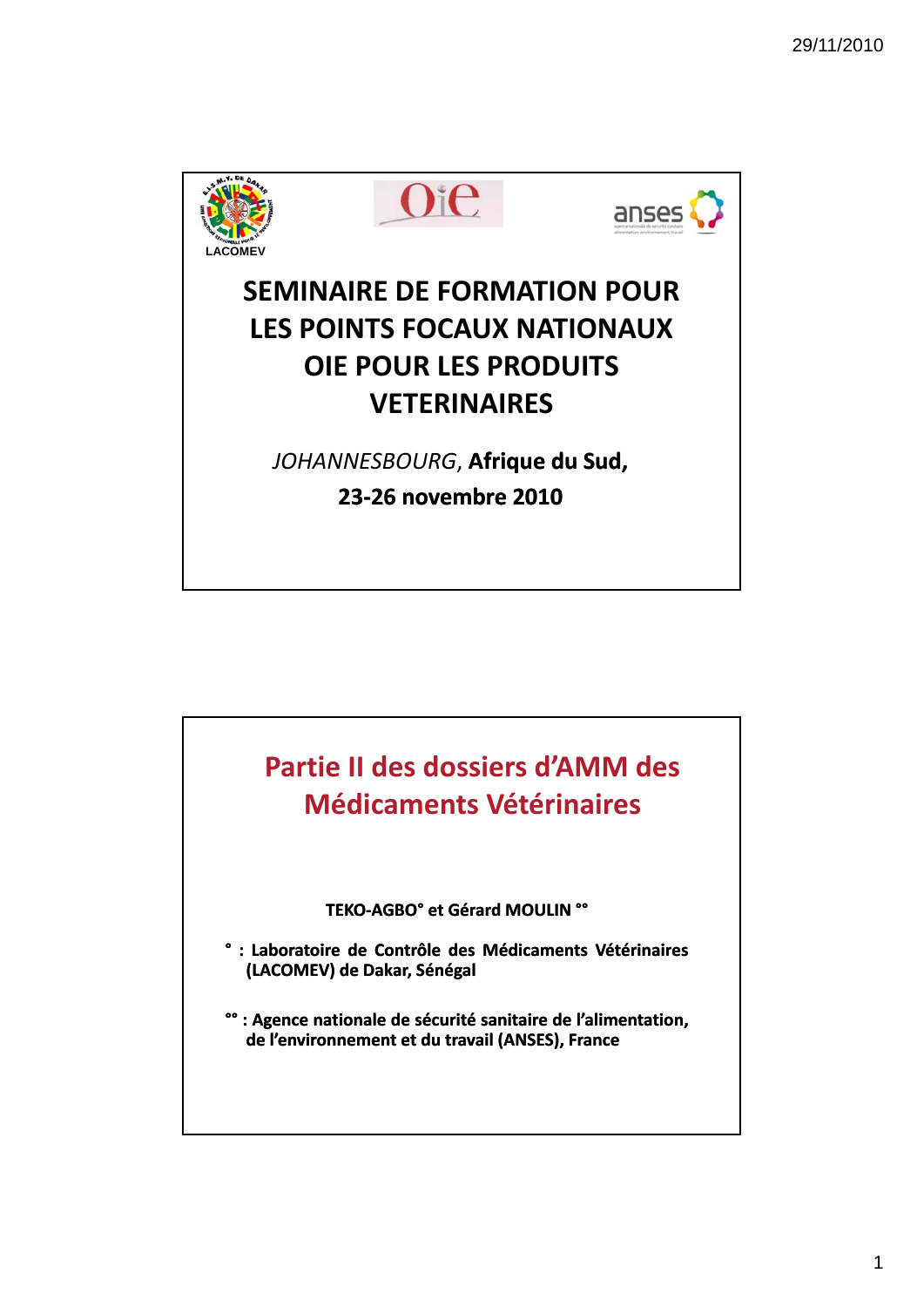

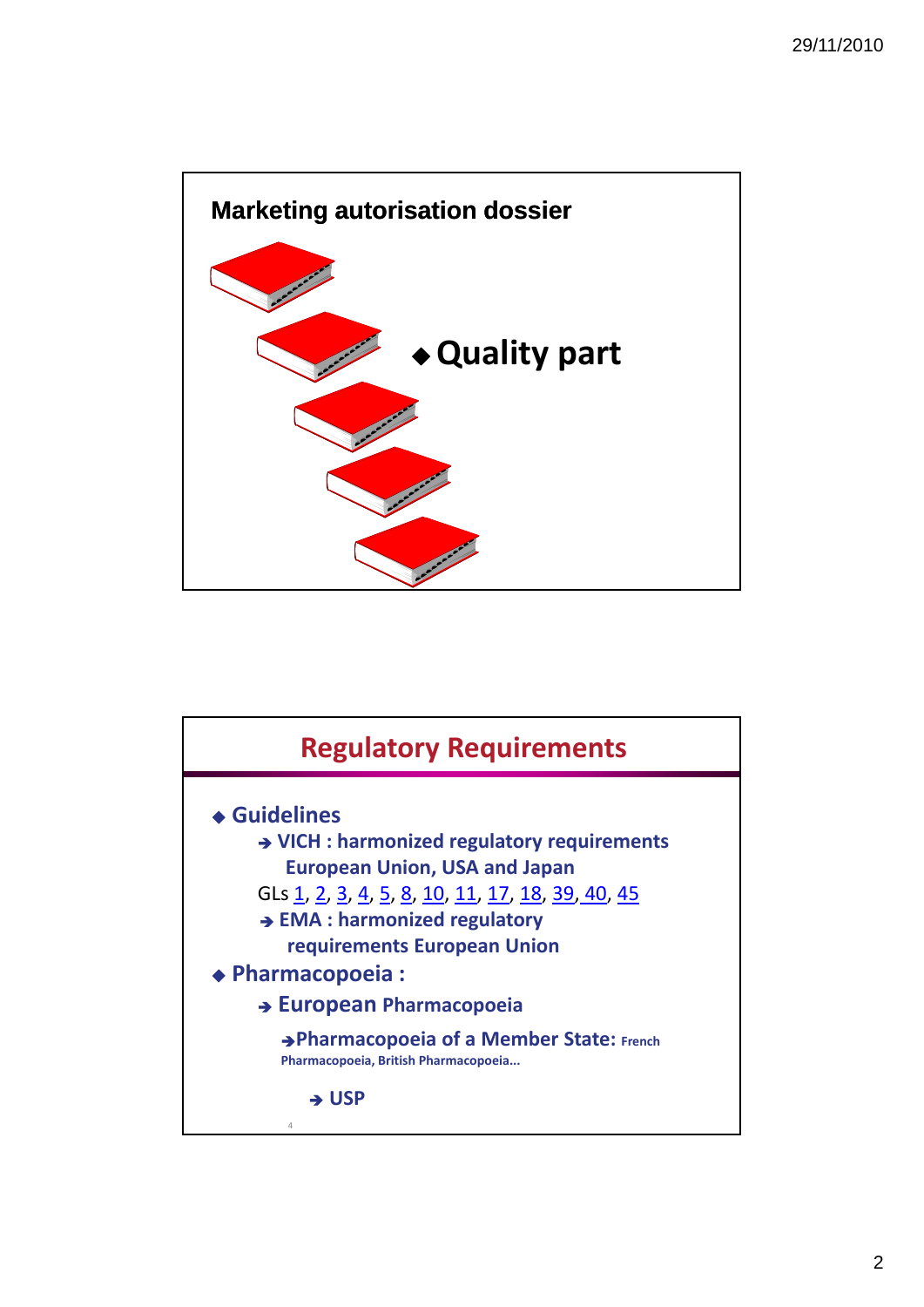

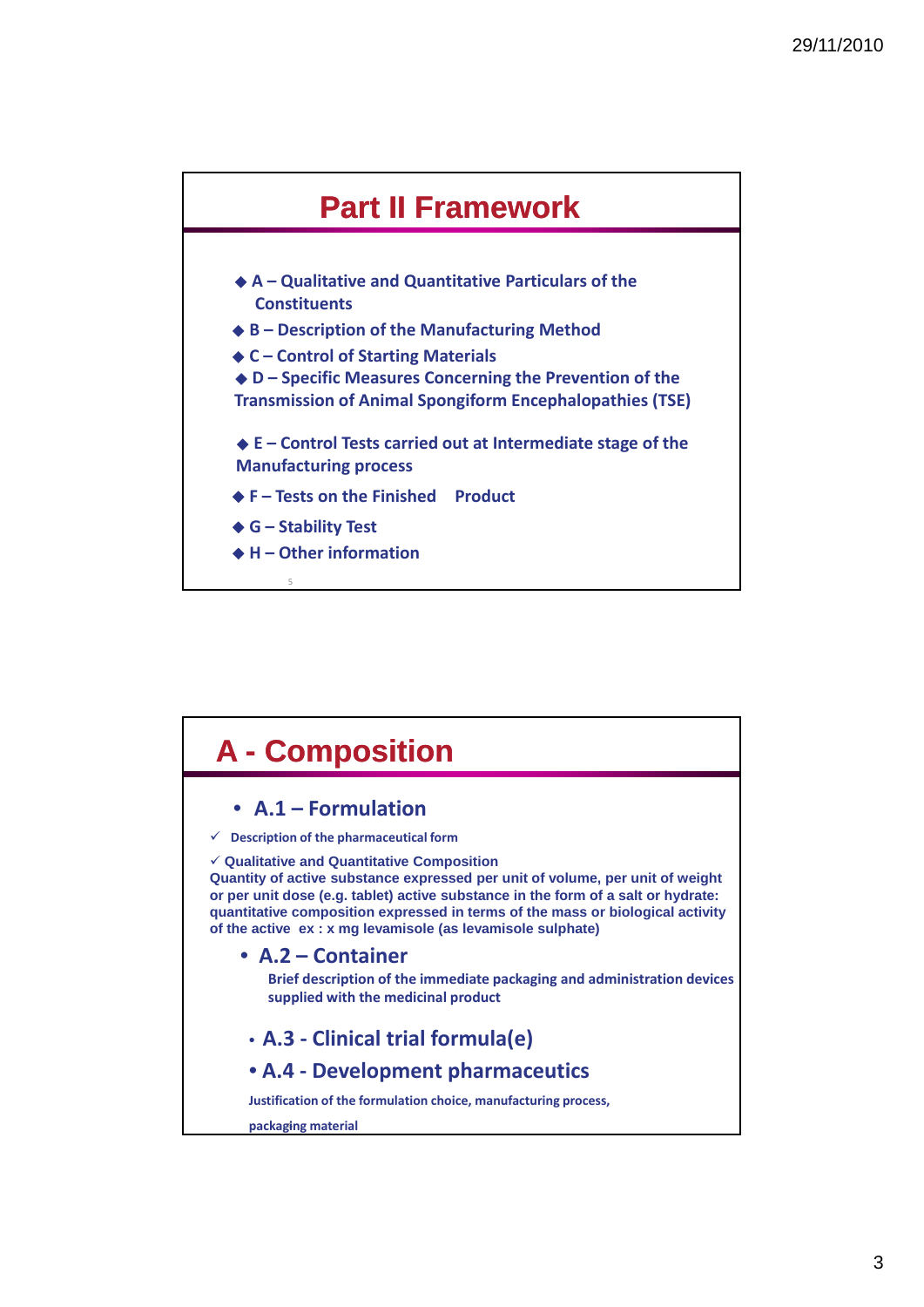

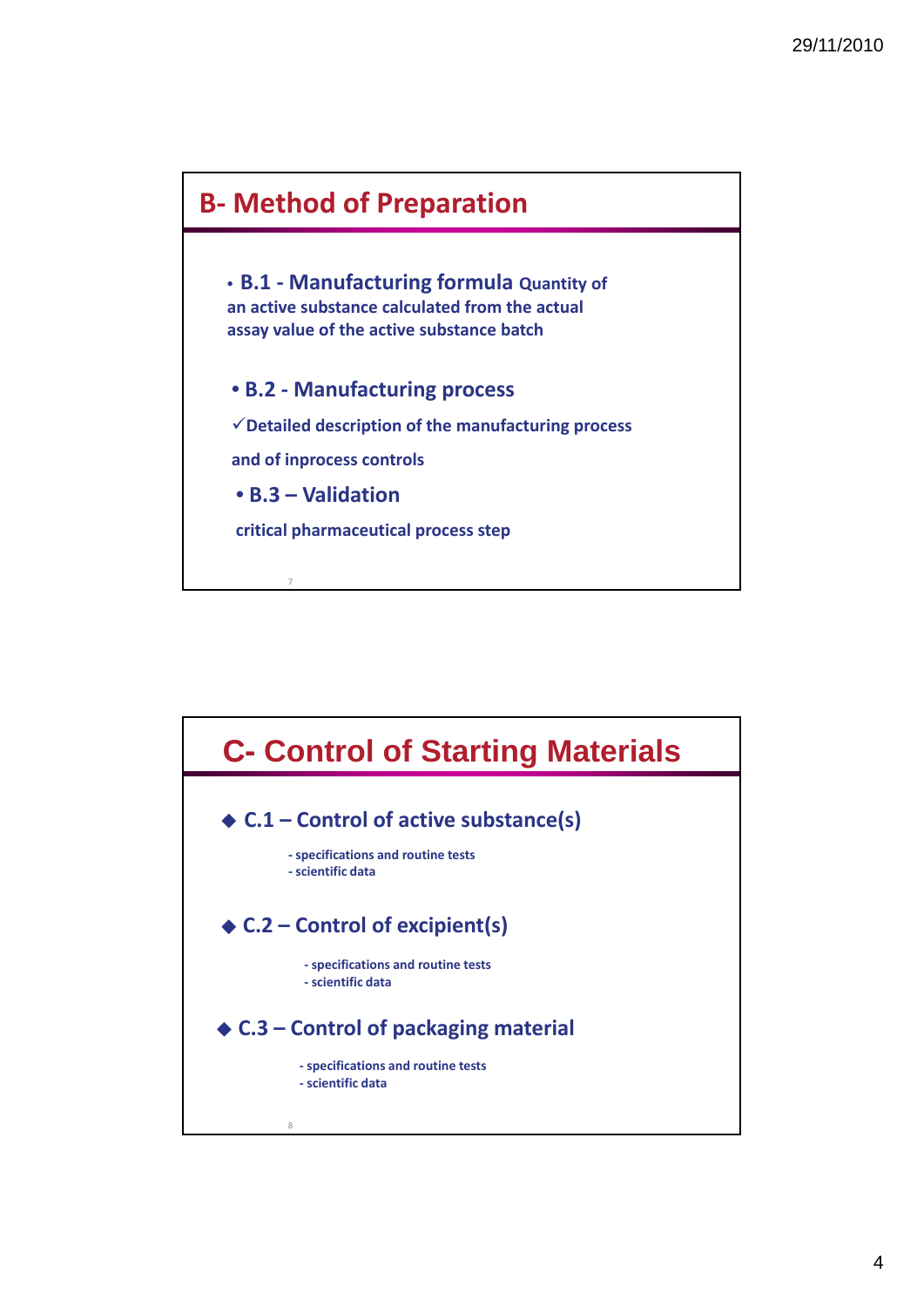| c.1.2 - Scientific Data                                                                                                                                         | <b>Applicant Part Restricted Part</b> |   |
|-----------------------------------------------------------------------------------------------------------------------------------------------------------------|---------------------------------------|---|
| <b>Specifications</b>                                                                                                                                           | ÷                                     |   |
| <b>Nomenclature</b>                                                                                                                                             | ٠                                     |   |
| <b>Description</b>                                                                                                                                              | ٠                                     |   |
| <b>Manufacture</b><br>brief outline (flow chart)                                                                                                                |                                       | ٠ |
| detailed description                                                                                                                                            |                                       |   |
| <b>QC during manufacture</b>                                                                                                                                    |                                       |   |
| <b>Validation</b><br><b>Development chemistry</b><br>evidence of structure<br>potential isomerism<br>physico-chemical characterisation<br>analytical validation | ٠                                     |   |
| <b>Impurities</b>                                                                                                                                               | ÷                                     |   |
| <b>Batch analysis</b>                                                                                                                                           | ۰                                     |   |
| <b>Stability</b>                                                                                                                                                | ٠                                     |   |

**D- Specific Measures Concerning the Prevention of the Transmission of Animal Spongiform Encephalopathies (TSE)**

**Demonstration that material of TSE‐relevant animal species are in compliance with the** *Note for Guidance on minimising the risk of transmitting animal spongiform encephalopathy agents via human and veterinary medicinal products* **and its updates as well as the corresponding EP monograph.**

**European Pharmacopoeia Certificate of Suitability**

10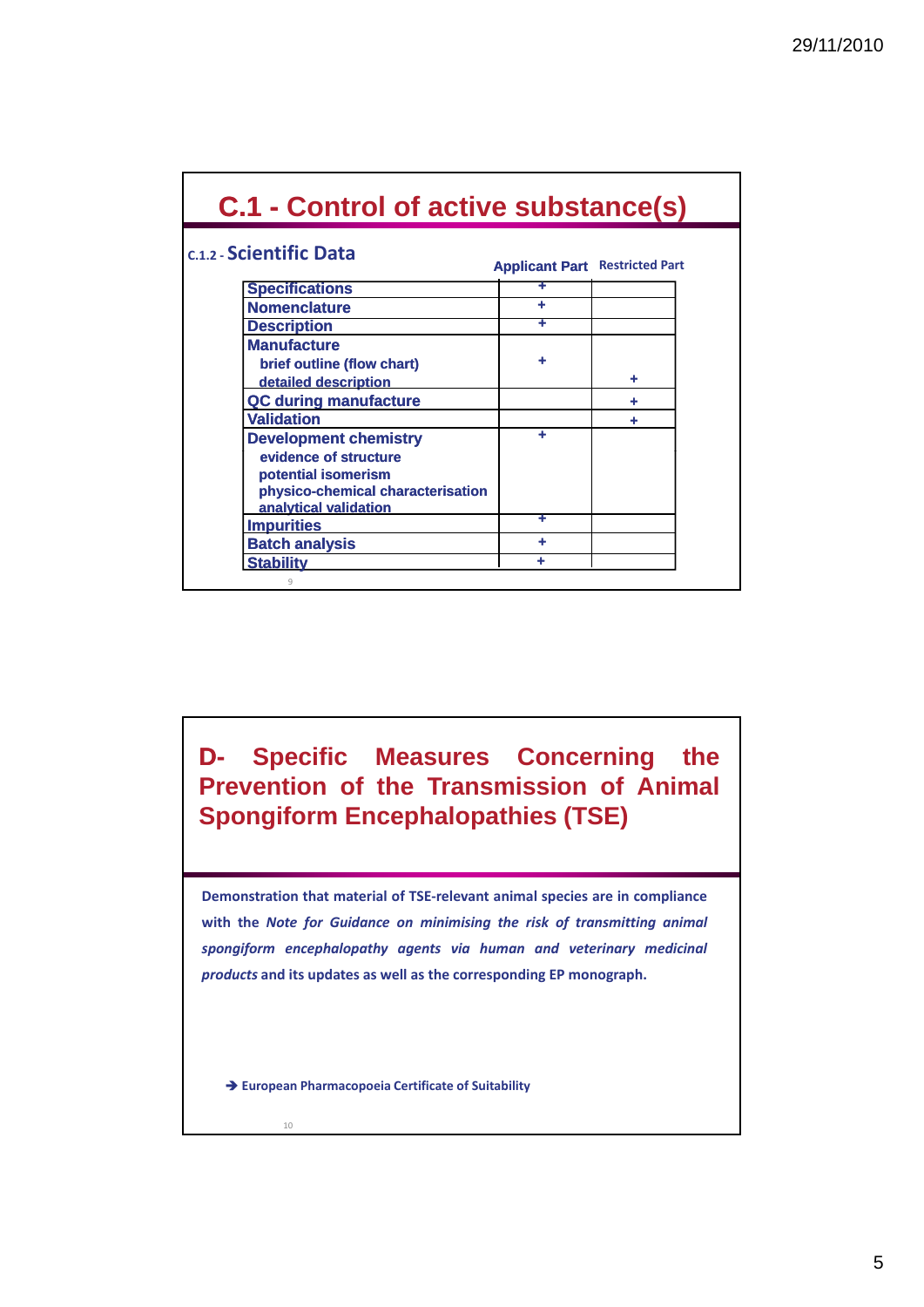

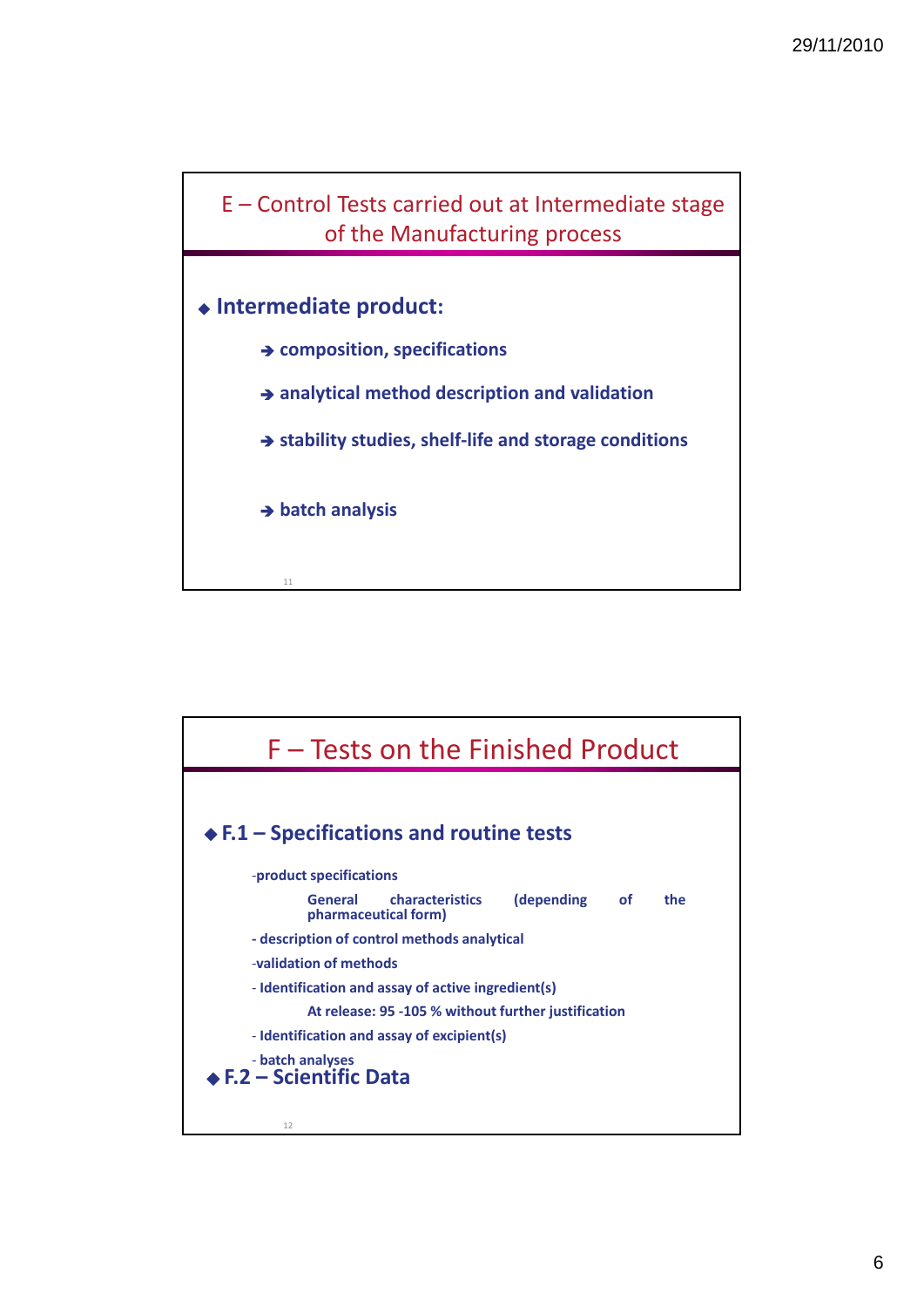

| <b>ZONES CLIMATIQUES (OMS)</b>                                                               |                                             |                          |
|----------------------------------------------------------------------------------------------|---------------------------------------------|--------------------------|
| <b>Zones climatiques</b>                                                                     | Conditions de températures et d'hygrométrie |                          |
|                                                                                              | <b>TEMPERATURES (°C)</b>                    | <b>HYGROMETRIES (HR)</b> |
| Zone I (climat tempéré)                                                                      | $21^{\circ}$ C                              | <b>45% HR</b>            |
| Zone II (climat<br>méditerranéen et<br>subtropical avec<br>possibilité de forte<br>humidité) | $25^{\circ}C$                               | <b>60% HR</b>            |
| Zone III (climat chaud et<br>sec)                                                            | $30^{\circ}$ C                              | <b>35% HR</b>            |
| Zone IV (climat chaud et<br>humide)                                                          | $30^{\circ}$ C                              | <b>65% HR</b>            |